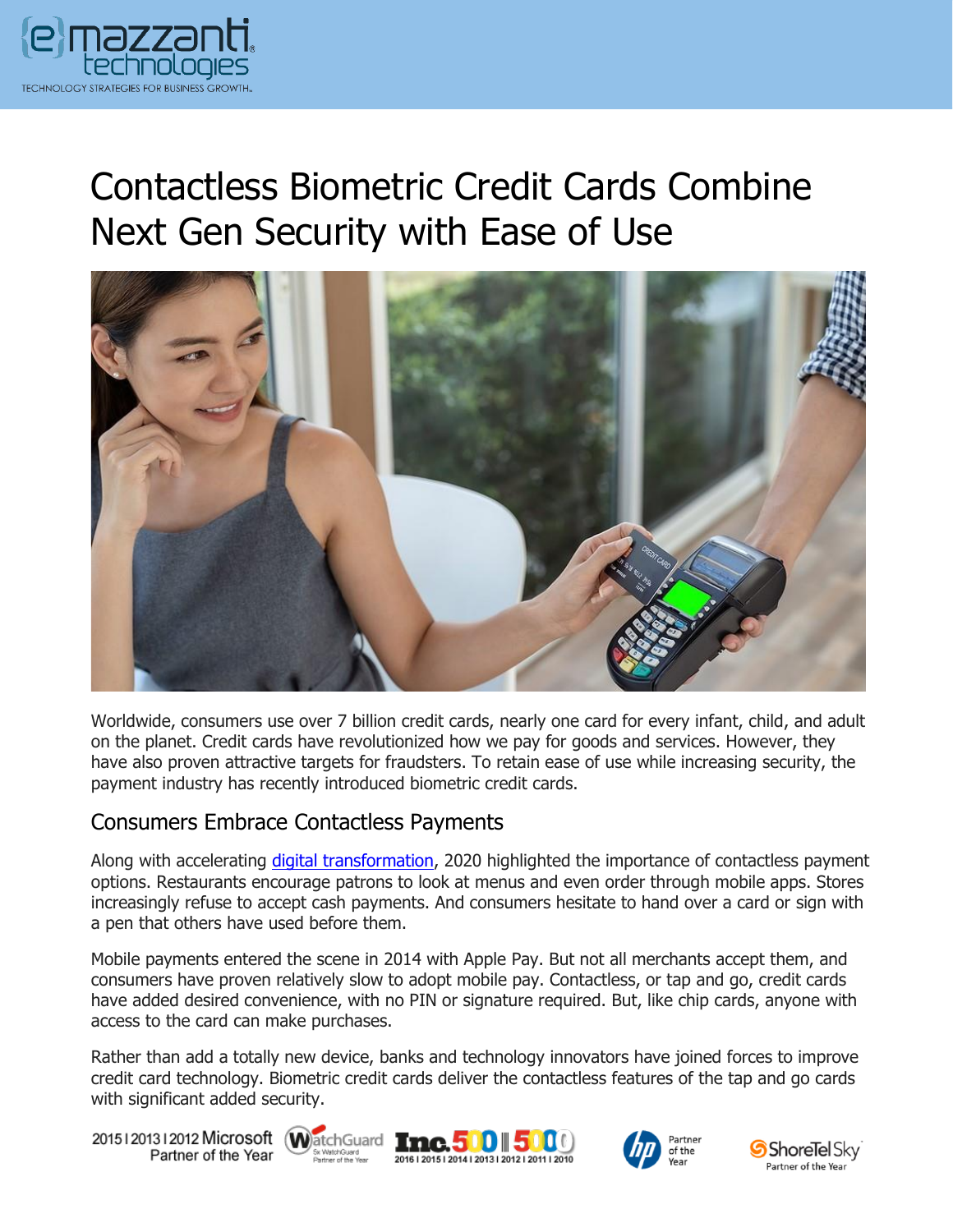

## Biometric Credit Cards Explained

Following hundreds of pilot projects, several companies have announced the deployment of biometric credit cards, certified by both Visa and Mastercard. The cards use embedded fingerprint sensors to verify the identity of the person using the card for in-store purchases.

When customers obtain a new biometric card, they enroll their thumbprint on the card, just as they would on a smartphone. Then, to make a purchase, they hold the card over the EMV terminal like normal, with their thumb on the built-in sensor on the card's surface. The biometric card checks the scanned print against the print stored in the card.

Authentication at the point of purchase takes a second or two, the same as a PIN, and users can store a second fingerprint as a backup. The cards meet the ISO standard for size and thickness and require no physical contact with the reader.

## Benefits of the New Cards

The new biometric credit cards offer several key benefits to consumers, including:

- **Ease of use** Cardholders pay for goods or services with a simple tap, no need for a PIN or signature or for any physical contact. Authentication happens in a second or two.
- **Increased security** Because biometric cards require a fingerprint, they only work for the authorized user. Someone who steals the card cannot use it for an in-store transaction. In addition, the fingerprint data never leaves the card. The merchants and card providers have no access to it.